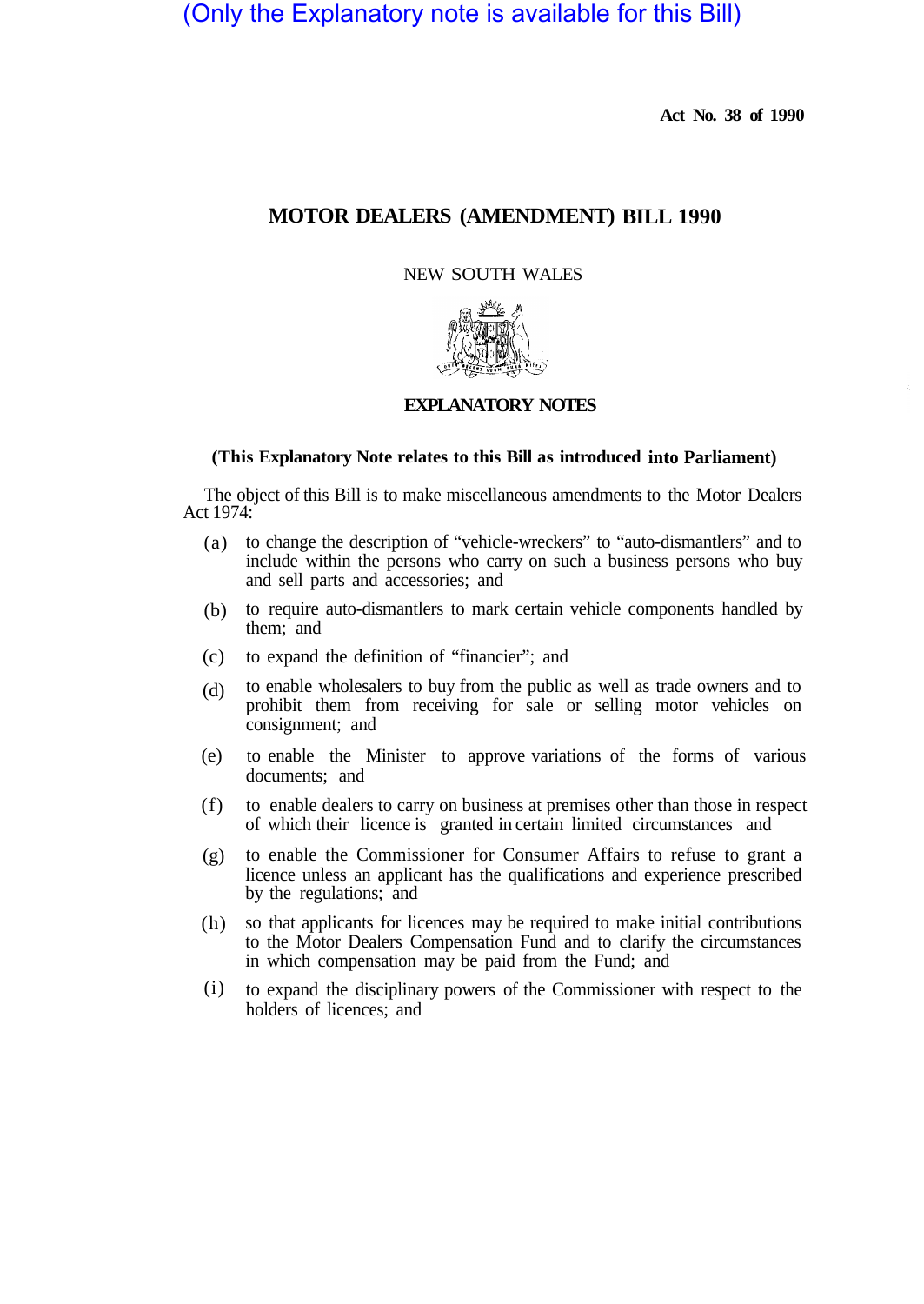- (j) to clarify and simplify the requirements of the Act relating to the keeping of registers; and
- (k) to clarify the description of the defects in motor vehicles that a dealer is obliged to repair; and
- (I) to describe the second-hand motor vehicles that a dealer is obliged to repair in terms of age and distance travelled instead of sale price; and
- (m) to include within the Act certain exemptions relating to the auction or proposed auction of motor vehicles; and
- (n) to omit provisions relating to advertising; and
- (o) to make necessary savings and transitional provisions.

**Clause 1** specifies the short title of the proposed Act.

**Clause 2** provides for the proposed Act to commence on a day or days to be appointed by proclamation.

**Clause 3** is a formal provision that gives effect to the Schedule of amendments.

**Clause 4** is a formal provision that gives effect to the Schedule of savings and transitional provisions.

### **SCHEDULE 1** - **AMENDMENTS**

#### **Auto-dismantlers (vehicle-wreckers)**

At present, a vehicle-wrecker is defined as a person who carries on the business of:

- (a) demolishing or dismantling motor vehicles or parts or accessories of motor vehicles; or
- (b) buying motor vehicles and substantially demolished or substantially dismantled motor vehicles and selling substantially demolished or substantially dismantled motor vehicles (whether or not the person also sells parts or accessories of motor vehicles),

or both.

Schedule 1 (2) (a) and (d) omit the definition of "vehicle-wrecker" and substitute a definition of "auto-dismantler". The definition of "auto-dismantler" differs from that of "vehicle-wrecker" in that an auto-dismantler is described so as to include a person who carries on the business of buying and selling prescribed kinds of parts and accessories of motor vehicles. Amendments consequential to this changed description are made throughout the proposed Act (Schedule 1  $(1)$ ,  $(2)$   $(c)$ ,  $(4)$   $(a)$ and (b), (7), (13), (14) (a)-(c), (17) (c), (21) and (24)).

Schedule 1 (14) (d) amends section 26A to require auto-dismantlers to mark certain parts or accessories handled by them in the course of carrying on their business so they may be more readily identified.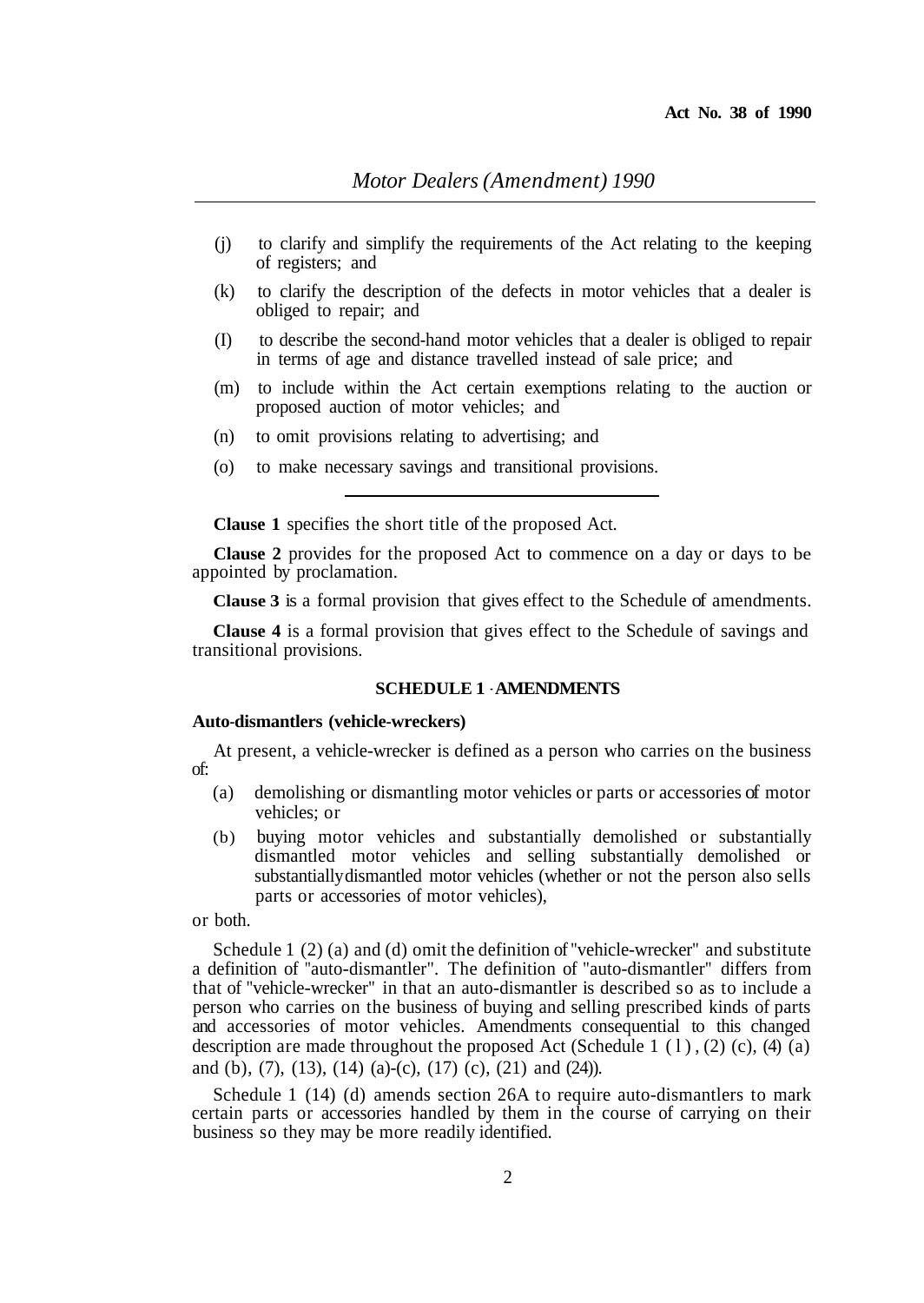#### **Financiers**

Schedule 1 (2) (b) amends the definition of "financier" in section 4 so that it will include persons (such as banks) who provide financial accommodation but who are not covered by the present definition.

#### **Wholesalers**

Schedule 1 (2) (e) makes it clear that a wholesaler may buy motor cars from any person but may sell them only to financiers and certain licence holders.

Schedule 1 (15) makes it an offence for a wholesaler to receive for sale, or sell, a motor vehicle on consignment from persons other than financiers and certain licence holders.

#### **Variation of forms**

Schedule 1 (3) amends section 5 to enable the Minister to exempt specified persons or classes of persons from the requirement to use a register, notice or other document complying with a prescribed form. The provisions will enable the Minister to permit variations of the forms (necessitated by, for example, computerised recording of dealings) in some cases.

#### **Places at which business may be carried on**

Under section 9, it is an offence for a person (unless exempted) to carry on business as a dealer except at the place of business in respect of which the licence is granted. Section 23A makes it an offence to offer or display a motor vehicle for sale except at such a place. Clause 6 of an order published in the Gazette on 24 January 1986 at p. 349 exempts the holders of licences from these requirements in certain circumstances (for example, where new vehicles are displayed at an exhibition and the holder of a licence only advises persons as to the quality, performance and characteristics of the vehicles).

Schedule 1 (4) (c) and (10) enable a dealer to carry on business at a place other than the place of business in respect of which the licence is granted in the circumstances covered by the existing exemption order and also enable a dealer to offer or display a vehicle for sale, or buy or sell the vehicle, at a place other than a place of business by invitation of the person wishing to buy a motor vehicle.

#### **Licences**

At present, the Commissioner may refuse to grant a licence if the applicant does not have sufficient expertise to carry on the business concerned.

Schedule 1 (5) (a) and (b) expand section 12 to enable the Commissioner to refuse to grant a licence if the applicant does not have the prescribed qualifications or experience or has failed to supply certain information regarding the application.

#### **Motor Dealers Compensation Fund**

At present, any person my make a claim against the Fund in respect of loss incurred in connection with a motor vehicle because of the action of another person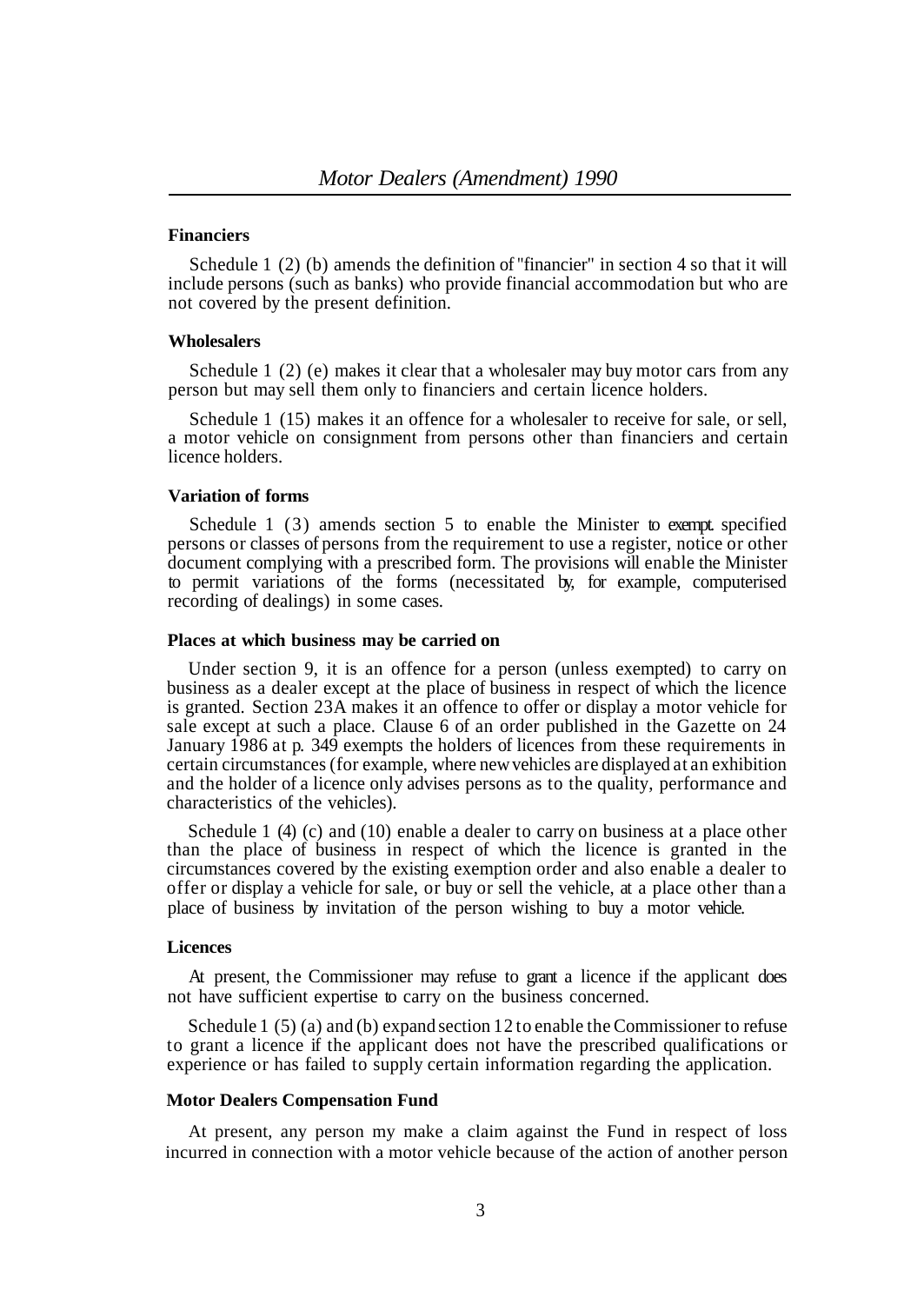(for example, the failure to account or the failure of a dealer to pass an unencumbered title to the vehicle). The Fund is made up of a proportion of the fees paid under the Act by holders of dealers' and car market operators' licences and by applicants for those licences and of certain money recovered by the Commissioner.

Schedule 1 (5) (c), (19) (proposed section 39(2) (aa)) and (25) enable an initial contribution to the Fund to be included in the fees payable by applicants for licences.

Schedule 1 (20) clarifies the circumstances in which a claim may be allowed against the Fund. In general, claims may be allowed only if a licensed dealer or car market. operator has failed to comply with the Act or failed to account. However, a reasonable grounds for the person who suffered the loss to believe that the dealer claim may also be allowed if the dealer or operator was unlicensed if there were or operator was licensed.

A consequential amendment is made by Schedule 1 (18).

#### **Disciplinary powers**

Schedule 1 (6) amends section 20E to enable the Commissioner, as a disciplinary measure, to require the holder of a licence to make an additional contribution to the Fund or to indemnify the Fund against claims that may be made arising out of his or her activities as a licence holder.

A consequential amendment to insert proposed section 39 (2) (aa) is made by Schedule  $1(19)$ .

#### **Registers**

Schedule 1 (8) repeals and re-enacts with modifications provisions requiring the holders of various licences to keep registers. Alicence holder will be required to keep separate registers for each business for which the holder is registered. The licence holder will no longer be required to sign each entry in the register and it will be presumed in the absence of evidence to the contrary that an entry was made by, or with the authority of, the holder of the licence (Schedule I (9)).

#### **Auctions**

Section 23B makes it an offence, by auction or in relation to a proposed auction, to offer or display for sale, or sell, a motor vehicle to which a number-plate is attached without an inspection report stating that the vehicle is roadworthy. Section 23C makes it an offence to so offer or display for sale, or sell, a motor vehicle without a number-plate without certain documentation.

Exemption orders published in the Gazette on 24 January 1986 at p. 347 and on 28 February 1986 at p. 926 exempt persons from these requirements in certain circumstances (for example, if the vehicle was first registered within 1 month before the auction or if a specified notice is displayed on the vehicle and its terms are complied with). Schedule 1 (11) and (12) substitute and amend sections 23B and 23C, respectively, to include within the sections the terms of those exemption orders. Proposed section 23B (2) (a) also provides an exemption when a notice in the prescribed form is displayed at the auction premises.